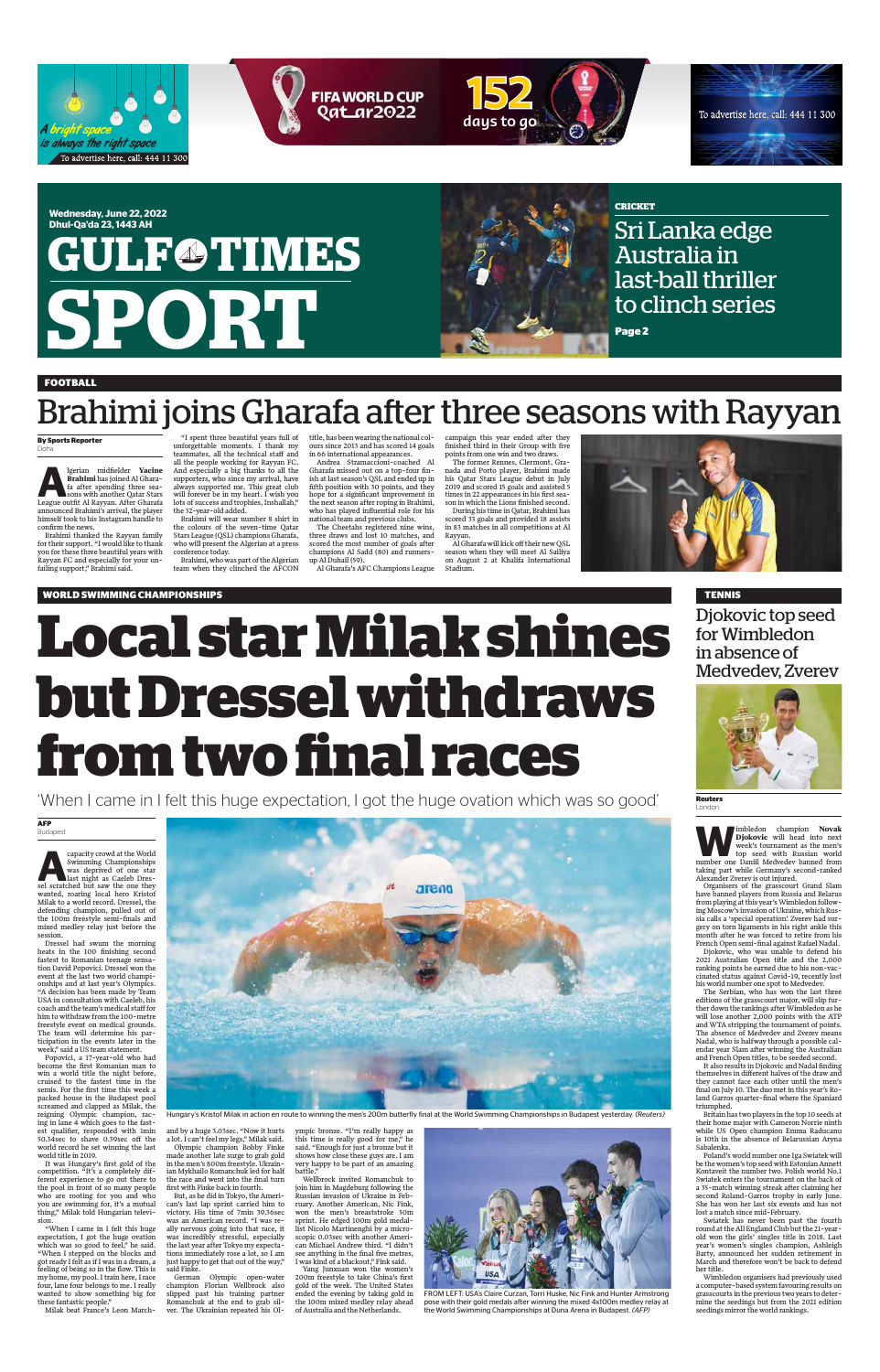

# Unwell Stokes misses England training session

#### **AFP** London

**EXECUTE ISLAME CAPTE ISLAME ISLAME STARK STARK STATE ISLAME ISLAME TO A THE PRESENTION OF THE PRESENTION OF THE PRESENTION OF THE PRESENTION OF THE PRESENTION OF THE PRESENTION OF THE PRESENTION OF THE PRESENTION OF THE P Stokes** missed training after feeling unwell yesterday as his side started ingley Test.

Stokes was absent while the rest of the squad trained ahead of tomorrow's first day of the final Test in the three-match series.

An England and Wales Cricket Board spokesperson indicated that Stokes had tested negative for Covid-19 yesterday morning. Stokes is being kept away from

the group as a precautionary

measure. The 31-year-old, in his first Test series as skipper, will be assessed again ahead of today's net session.

Later yesterday, England batting coach Marcus Trescothick tested positive for Covid.

course." Stokes hit 75 from 70 balls in the second innings of England's second Test victory over New Zealand at Trent Bridge.

The ECB said Trescothick is "currently in isolation at home and is being monitored daily. Details of his return to the England set-up will be announced in due tingham.

That was England's second successive win against the Test world champions, clinching their first Test series triumph since January 2021.

New Zealand have had several positive Covid cases in their squad over the last couple of weeks.

Black Caps skipper Kane Williamson was forced to miss the second Test after testing positive on the eve of the match in Not-As well as Williamson, the

like seeing Craig on the floor but I think they would have told us off if we weren't giving our all." Despite that bruising encoun-

tourists have seen Henry Nicholls, Devon Conway, Michael Bracewell and two members of their backroom team return

were 16 years old. My first game of first-class cricket we were competing for the same spot and I ended up playing," he said.

positive results since arriving in England. All four players are fit and available to play in Leeds this week.

# **Thrilling fi nish as Sri Lanka beat**  Hosts prevail in the fourth ODI to lead<br>the 5-match series 3-1 after a last-ball<br>finish under lights in Colombo

While England hope to avoid a Covid outbreak, twin brothers Jamie and Craig Overton are dreaming of a potentially taking the field together for the hosts at Headingley.

The 6ft 5in seam-bowling siblings are on stand-by should England decide to rotate their pace attack with the series already won.

For the uncapped Jamie, who is the younger sibling by three minutes, it is uncharted territory, while Craig is hoping to add to his

eight caps. The duo have played together numerous times over the years, with North Devon, Somerset and England Under-19s, but came head to head in first-class cricket for the first time just a matter of days ago. Jamie, who left Taunton for Surrey in 2020, struck his brother on the helmet with a rapid bouncer during a County Championship match last week leading to a delayed concussion diagnosis.

The final ODI will also be played in Colombo on Friday before Australia play two Tests in Galle starting June 29.

"I think any sibling rivalry is always going to have a bit of extra spice and me and Craig are probably even spicier than most people," Jamie said.

"The family obviously didn't

(Vandersay), 10-258 (Theekshana) **Bowling:** Hazlewood 10-0-45-0 (w1), Maxwell 8-0-49-1 (w1), Kuhnemann 8-0-56-2 (w1), Cummins 9-1-37-2 (w2), Marsh 7-1-29-2 (nb1), Green 5-0-27-0, Labuschagne 2-0-13-0 **Australia (target 259)** D. Warner *st Dickwella b de Silva* 99 A. Finch *lbw b Karunaratne* 0 M. Marsh *c de Silva b Wellalage* 26 M. Labuschagne *lbw b Vandersay* 14 A. Carey *c Wellalage b Hasaranga* 19 T. Head *b de Silva* G. Maxwell *lbw Theekshana* 1 **C.** Green *b Vandersay* 

ter, Craig insisted there would be no hard feelings if only one of them was selected this week. "It's been like that since we

"We'd both said to each other 'whatever happens, we'll be supportive' and we've always been like that. We want what's best for the team and if that means one of us misses out, that's the way it is."



### **Reuters** Colombo

Ti Lanka beat Australia by four runs in a tense one-day international (ODI) that went down to the final ball in Colombo yesterday to take an unassailable 3-1 lead in the ri Lanka beat Australia by four runs in a tense one-day international (ODI) that went down to the final ball in Colombo yesterfive-match series.

Put into bat, Sri Lanka's top order failed to get going as they slumped to 34-3 but Charith Asalanka (110) and Dhananjaya de Silva (60) stitched together a 101-run partnership to give the hosts a respectable total of 258.

**Coleman** and Sha'Carri Richardson will battle to stake their claims as the king and queen of American track in Eu-Sha'Carri Richardson will battle to stake their claims as the king and queen of American track in Eugene, Oregon this week, as the 100m specialists headline the US championships.

The top three finishers in the meeting who meet certain qualifying standards and reigning global title-holders advance to the first world championships ever held in the United States at the same Oregon track starting on July 15.

Asalanka came in and smashed 10 fours and a six for his maiden ODI century before Pat Cummins finally dismissed him at the death when the batsman was caught by skipper Aaron Finch as he tried to clear the deep midwicket boundary.

In response, Sri Lanka made the perfect start when Finch was dismissed for a duck but his opening partner David Warner looked well set to score his 19th ODI hundred before he fell agonisingly short. Warner hit 12 fours before he was stumped on 99 off the bowling of Dhananjaya de Silva thanks to lightningquick work behind the stumps from Niroshan Dickwella. Australia's middle order were unable to capitalise on starts but fast bowler Cummins threatened to help Australia level the series with a knock of 35 before he was trapped leg before wicket by Chamika Karunaratne in the penultimate over. Needing 19 off the final over, number 10 batsman Matthew Kuhnemann smashed three boundaries before Dasun Shanaka kept his nerve on the final ball to have him caught in the covers and see Sri Lanka over the line.



The 22-year-old finished a hundredth of a second off her personal best to win the 100m earlier this month in Florida in a wind-aided 10.73.

will offer an epic rivalry between Sydney McLaughlin, who won gold in Tokyo in a worldrecord 51.46, and reigning World

### **SCOREBOARD**

### **Sri Lanka**

P. Nissanka *c Carey b Marsh* 

K. Mendis *b Cummins* 14 D. de Silva *c Maxwell b Marsh* 60<br>C. Asalanka *c Finch b Cummins* 110 C. Asalanka *c Finch b Cummins* 110 D. Shanaka *run out (Marsh/Carey)* 4 **D. Wellalage c Warner b Kuhnemann** C. Karunaratne *lbw b Kuhnemann* 7 W. Hasaranga not out J. Vandersay *run out (Cummins/Carey)* 0 M. Theekshana *run out (sub Swepson)* 0 **Extras (***lb2, nb1, w6***) 9 Total (***all out, 49 overs*) **Fall of wickets:** 1-5 (Dickwella), 2-26 (Mendis), 3-34 (Nissanka), 4-135 (de Silva), 5-150 (Shanaka), 6-207 (Wellalage), 7-222 (Karunaratne), 8-256 (Asalanka), 9-257

> "The fight with Usyk, he bust my arse for some rounds. I had to take that defeat like a man," Joshua, wearing white headphones around his neck, told a press conference in Jeddah.



The two fighters faced off in a long stare-down for the cameras after the press conference, where Saudi officials talked up their commitment to grass-



P. Cummins *lbw b Karunaratne* 35 M. Kuhnemann *c Asalanka b Shanaka* 15 J. Hazlewood *not out* **Extras (***lb1, nb1, w3***) 5 Total (***all out, 50 overs***) 254 Fall of wickets:** 1-3 (Finch), 2-66 (Marsh), 3-101 (Labuschagne), 4-131 (Carey), 5-189 (Head), 6-190 (Maxwell), 7-192 (Warner), 8-223 (Green), 9-240 (Cummins), 10-254

> "Alex is a great fighter - he's got the strength, he's got reflexes, he's got accuracy, he's got everything. But Anthony has got all the tools to beat him," said Garcia.

- (Kuhnemann)
- **Bowling:** Karunaratne 5-1-19-2 (w1),
- Theekshana 10-1-40-1, Hasaranga 10-
- 0-52-1, Wellalage 5-0-29-1 (nb1, w1), de Silva 10-0-39-2, Vandersay 7-0-40-2 (w1), Asalanka 1-0-7-0, Shanaka 2-0-27-1
- 

the 5-match series 3-1 after a last-ball finish under lights in Colombo

Sri Lanka's Dhananjaya de Silva (second left) celebrates after the dismissal of Australia's David Warner (second right) during their

fourth one-day international at the R Premadasa International Cricket Stadium in Colombo yesterday. *(AFP)*

Coach Rahul Dravid (right) talks to India players during a team training in Leicester yesterday. India are getting ready for a month's tour in which they will play one Test, three ODIs and an equal number of T20s against England. India will also play a couple of T20s against Ireland during this trip.

# All eyes on Coleman, Richardson at the US championships

**Reuters** Oregon

Returning world champion Coleman, who came back to action in January after serving an 18-month suspension for breaching anti-doping whereabouts rules, said he was "the same guy" he was when he grabbed the 2019 global title in 9.76 seconds.

"I feel like it's there," Coleman told reporters after winning last week's NYC Grand Prix 100m in 9.92. "When you have a long layoff, obviously it's going to affect you in some kind of way, so this whole season to me is a learning experience."

He will be closely challenged by Olympic silver medallist Fred Kerley and US Olympic trials Rromell one of the highlights of the meeting, which begins tomorrow.



Kerley won the distance in 9.92

at the Rome Diamond League meet earlier this month, while Bromell produced a wind-aided 9.75 at the UNF Invitational in

April. Richardson, whose Olympic dreams ended early due to a 30-

The ebullient fan-favourite day suspension for a positive cannabis test, has declared for both the 100m and 200m.

"I feel phenomenal," Richardson told reporters after producing a 10.85 to finish second behind compatriot Aleia Hobbs at the NYC Grand Prix.

The meeting will also feature the last US championship appearance by retiring Allyson Fe-

lix, the most decorated American athlete, in the 400m, and fourtimes world champion and twice Olympic triple jump gold medallist Christian Taylor, on a comeback mission after missing the Tokyo Games due to an injury.

The men's 200m will be Tokyo bronze medallist Noah Lyles' sole focus, and Gabrielle Thomas, who collected bronze on the women's side at the Games and is the third-fastest woman in the distance, will battle against Abby Steiner, who produced a seasonleading 21.80 earlier this month. The women's 400m hurdles

Champion Dalilah Muhammad. An intriguing rivalry also is taking shape in the men's 110m

hurdles, with world champion Grant Holloway's title under

threat from Devon Allen. The Philadelphia Eagles wide receiver beat Holloway in New York earlier this month in an all-

time third-fastest 12.84. "I would say I am just a great athlete. I bet that if I had played tennis 15 years ago, I would be a pro tennis player or golf, whatever," he told reporters after win-

ning the Oslo Diamond League meet. I enjoy doing a lot of sports. It is really hard to be great at anything on this level." Another Oregon favourite, world shot put record holder Ryan Crouser will face world champion Joe Kovacs, with To-

kyo silver medallist Raven Saunders up against world indoor silver medallist Chase Ealey on the women's side.

# **DBYJUS DBYJU'S** DBYJU'S

# British star Joshua to 'keep things simple' in Red Sea rematch with Usyk

### **AFP** Jeddah

**Anthony Joshua** promised weight titles from Ukraine's Oleksandr to stick to a simple gameplan yesterday when he tries to wrest back his world heavy-Usyk in Saudi Arabia.

The towering Joshua lost by unanimous decision last September in London to Usyk, who returned home to fight the Russian invasion before being given a special exemption from military duty.

The August 20 "Rage on the Red Sea" in Jeddah will be the second fight in Saudi Arabia for Joshua, 32, who avenged a shock loss to Andy Ruiz Jr in Riyadh in December 2019.

"But I hold myself accountable. I'm someone who can admit when I'm wrong and hold my head high. I don't like to overcomplicate the situation, because there's genius in simplicity. Sometimes if you keep things simple, you can achieve great things."

roots boxing and developing the sport.

Usyk, 35, face partially hidden by a bucket hat with a Ukrainian flag, referenced the turmoil at home but said he preferred to let his fighting do the talking. "As we all know we are not in the best conditions at the moment back at home. But we are doing what we have to do. We are doing our job and we are working hard to achieve our goals," he said.

No sooner had Usyk defeated then WBA, IBF and WBO champion Joshua 117-112, 116-112 and 115-113 in London than a rematch clause was activated. Joshua has made changes to his coaching staff as he bids to be crowned world heavyweight champion for a third time, adding Robert Garcia added to his corner to work alongside Angel Fernandez.

### **FOCUS**

### **BOXING**

## **CRICKET ATHLETICS**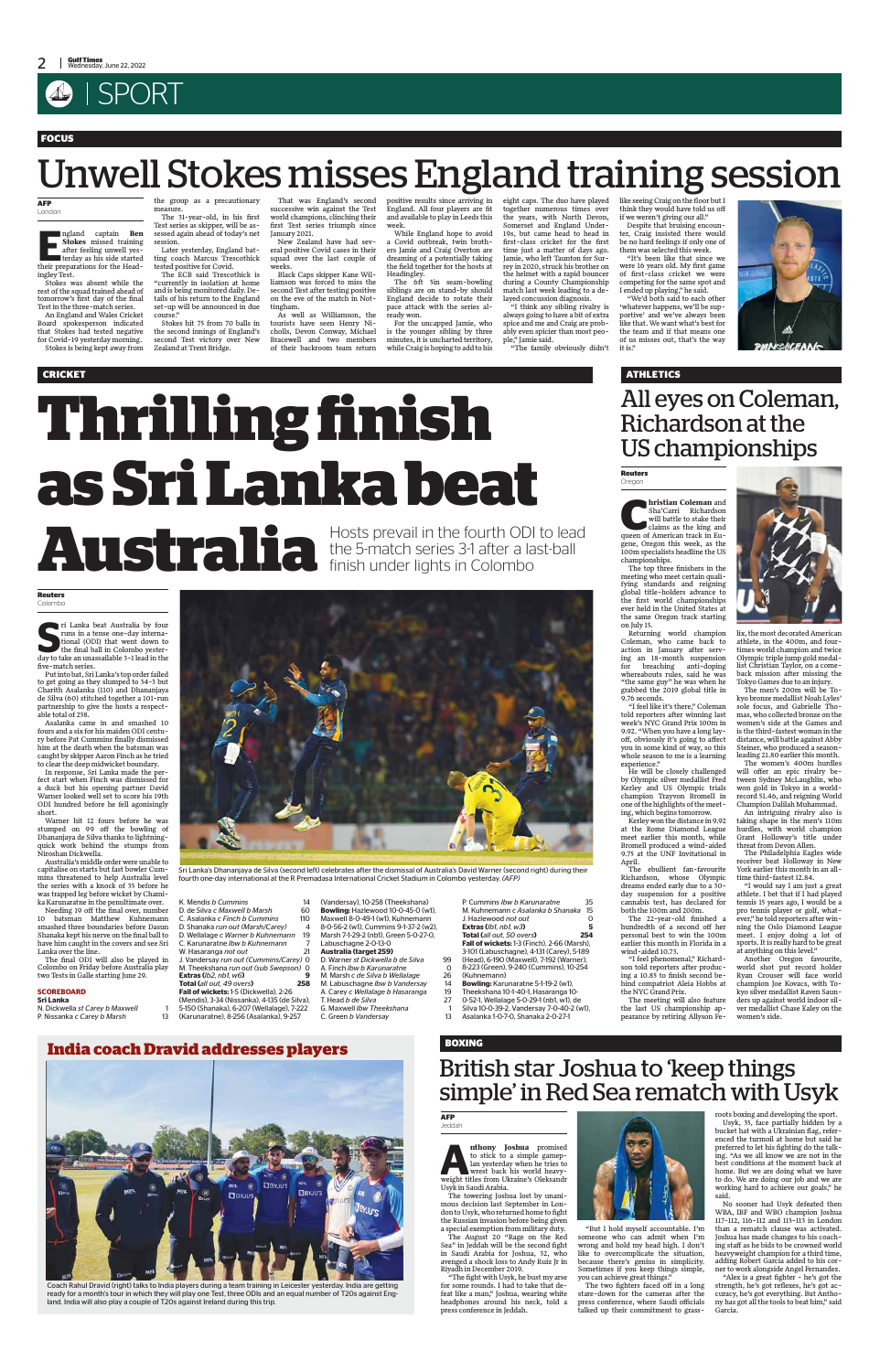

## 3 **Gulf Times**  Wednesday, June 22, 2022

The 2021 US Open singles champion Daniil Medvedev of Russia poses for a photo with his coach Gilles Cervara at the trophy ceremony on September 12, 2021 in Flushing, New York. *(Garrett Ellwood/USTA)*

# **Players set to be allowed off -court**

**The ATP will trial off-court coaching in the second half of the year, with players set to receive instructions in qualifying and main draw matches in tournaments including** ing in the second half of the year, with players set to receive instructions in qualifying and main the US Open and the ATP Finals, the governing body of men's tennis said yesterday.

### **Reuters** London

The trial will permit an individual to coach a player both verbally and nonverbally from a designated seat provided that it does not interrupt play or hinder an opponent.

It commences from the week of July 11 and run through to the season-ending ATP Finals in Turin in November, in a move that the body says will enhance fan experience at tournaments.

The ATP said that penalties and fines would apply for abuse or misuse of the coaching conditions and that the trial will be assessed at the end of the 2022 season for potential inclusion in future.

"Various coaching rules have been trialled across the sport in recent years, including on-court coaching and coaching via headsets," the ATP said in a statement.

"Today's announcement brings alignment for the second half of the season across the ATP Tour, US Open and the WTA Tour, where an off-court coaching trial is already in place."

Verbal coaching must consist of only a few words and will be allowed only when the player is at the same end of the court as his coach while non-verbal coaching through hand signals - will be permitted at any time.

"Coaches may not speak to their player when the player leaves the court for any reason," the ATP added.

"The first discussion I had with the WTA was during Indian Wells at the beginning of March.

Men's governing body ATP says it will<br>trial the new plan from July including<br>the US Open and season-ending finals trial the new plan from July including the US Open and season-ending finals

# Serena makes winning return in Eastbourne doubles after year out



Meanwhile Russian-born tennis player Natela Dzalamidze yesterday said her decision to change nationality to Georgian was motivated by her desire to play at the Olympics and that being able to compete at Wimbledon was a bonus. In April, the



**S**<br>
series winning comeback after<br>
a year on the sidelines<br>
as the American legend<br>
teamed with Ons Jabeur to beat erena Williams made a winning comeback after a year on the sidelines as the American legend Sara Sorribes Tormo and Marie Bouzkova 2-6, 6-3, 13-11 in the Eastbourne International doubles yesterday.

All England Lawn Tennis Club (AELTC) banned Russian and Belarusian players from competing at Wimbledon due to the invasion of Ukraine, which Moscow calls a "special military operation".

Belarus has been a key staging area for the invasion.

Dzalamidze's nationality is Georgian in Wimbledon's entry list, allowing her to partner Serbian Aleksandra Krunic in the women's doubles at the Grand Slam.

Williams and Tunisia's Jabeur, who is third in the WTA singles rankings, saw off Spain's Sorribes Tormo and Bouzkova of the Czech Republic in the last-16 tie. Although Williams was far from her vintage best, she will be encouraged by her first outing for 12 months. She and Jabeur will face Japan's Shuko Aoyama and Taiwan's Chan Hao-ching in the quarter-finals.

The WTA Tour said in a statement Dzalamidze had complied with the regulations for changing nationality.

"In Natela's case, she submitted a

Georgian passport and ID as she has dual citizenship, and, as a result, her nationality has been officially changed within the WTA system," it said. "This took place prior to the finalisation and release of the Wimbledon entry lists."

Dzalamidze, whose father is Georgian, said the depth of Russian tennis and the country's suspension from the Billie Jean King Cup, which players have to compete in to fulfil ITF participation requirements for the Olympics, led to the switch.

 "My decision was made because I am focusing on my career and would like to have the chance to compete at the Olympic Games," the 29-year-old told *The Times*.

"If I made the decision to play for Georgia and have a chance to play Wimbledon, why not? At the moment I have my best ranking and my perspective is now much better in Georgia."

> Serena had grown into the contest and the match-deciding tie-break tested her nerves as well as her shot-mak

Wimbledon, which begins on June 27, has been stripped of its ranking points by the ATP and WTA Tours over its decision to exclude players from Russia and Belarus.

### **AFP**  Eastbourne, United Kingdom

**Brooks Koepka is expected to join the LIV Golf Series and participate in the first event in the US on June 30, according to multiple reports. Koepka and Abraham Ancer of** the LIV Golf Series and participate in the first event in the US on June 30, according to multiple Mexico are ranked Nos 19 and 20 in the Official World Golf Rankings but reportedly will depart the PGA Tour for the LIV in the coming days. The building current behind the start-up tour would include eight of the top 50 in the OWGR, including Koepka's nemesis Bryson DeChambeau (30th). Ancer withdrew from the US Open last week citing illness.

Williams, a 23-time Grand Slam singles champion, was back in action for the first time since she made a tearful exit from Wimbledon last year. The 40-year-old suffered a leg injury during her Wimbledon first round match against Aliaksandra Sasnovich and had not been seen on court since.

Before Williams made the surprise announcement of her return last week, rumours of retirement had swirled around her for several months. But, with Wimbledon starting on June 27, Williams finally resumed her career, playing with Jabeur at the Wimbledon warm-up event by the Sussex seaside.

Serena has been given a wildcard to play in the singles at Wimbledon as she restarts her history bid. Williams is one Grand Slam crown away from equalling Australian Margaret Court's record of 24 singles titles at the majors. The last of Williams' 23 Grand Slam singles titles came at the Australian Open in 2017.

Since then she has lost four Grand Slam finals, including at Wimbledon in 2018 and 2019. Williams won the seventh and most recent of her seven Wimbledon singles titles in 2016. Serena, who became a mother in 2017, has plummeted to 1,204th in the WTA rankings due to her period out of action. Her longtime coach, Patrick Mouratoglou, revealed in April that he had taken on a new role with Simona Halep. Wimbledon is widely consid-

ered Williams' best chance of winning another Grand Slam and this was her first step towards that goal. After so long away, Serena soaked up the applause during a raucous reception from the crowd when she walked onto court in the early evening sunshine.

uncle and his family remain in Odessa. The city, a multicultural crossroads of a million inhabitants, is under de facto Russian blockade and has found itself isolated. Svitolina, a Wimbledon and US Open semi-finalist in 2019, says it is especially harrowing for her grandmother's generation who experienced the Nazi invasion in 1941. "It is tough for older people to get through another war," she said. "The deficit of food, staying at home or in a basement for days... for them it is extremely stressful and very, very tough mentally. I try to keep contact with her in Odessa and try and help her as much as I can. She was way too old to move.'

Williams' husband Alexis Ohanian was watching from the stands as his wife made an understandably rusty start. A missed smash at the net from Serena allowed her opponents to hold serve in the second game of the match before the Williams-Jabeur partnership fell 3-1 down. With Williams' groundstrokes

initially lacking their usual precision, the first set quickly slipped away. Serena was appearing in doubles competition on grass for the first time since 2016, when she won Wimbledon with her sister Venus.

The 14-time Grand Slam doubles champion was well short of peak form and Bouzkova and Sorribes Tormo twice led by a break at the start of the second set. But Williams showed the tenacious spirit that has defined her career, striking the ball cleaner and crisper as she and Jabeur hit back to level the match at one-set all.

squandered a match point on her serve with a wayward forehand at 9-8 and Jabeur wasted another at 10-9. But the pair saved a match point from Bouzkova and Sorribes Tormo at 10-11, reeling off the last three points to clinch a dramatic victory in the dusk.

# 4-time major winner Koepka set to leap to LIV Golf Series

**AFP** New York

As friction builds between players and PGA Tour commissioner Jay Monahan, 17 players have been suspended from playing in Tour events, including Phil Mickelson and Dustin Johnson.

Presumably, Koepka, a four-time major winner, would be added to the banned list, as would Ancer, 31. Spain's Jon Rahm, who said he was offered \$400mn to join the LIV, and Ireland's Rory McIlroy have been vocal in their position against leaving the PGA Tour. But the limited schedule of events and "off course" opportunities are being cited by players who have signed on to the LIV, including Mickelson.

Monahan was scheduled to sit down with players in Connecticut today with a press conference scheduled tomorrow. The Travelers Championship kicks off this week, and Koepka is entered in the event. *ESPN* reported the PGA Tour's players advisory council also was meeting today before the Monahan powwow.

Koepka is close friends with Johnson and his brother, Chase, played in the inaugural event in London. Injuries have slowed Brooks Koepka since he was ranked No. 1 in the world for 47 weeks, recording back-to-back wins at both the PGA Championship (2018-19) and U.S.

Open (2017-18). Koepka, 32, said before the US Open that media was responsible for the uproar over the player exodus to the LIV, and giving the new tour "legs."

"I'm here at the US Open," he said. "I'm ready to play the US Open, and I think it kind of sucks, too, you are all throwing this black cloud over the USs Open. It's one of my favourite events. I don't know why you guys keep doing that. The more legs you give (LIV Golf), the more you keep talking about it."

**EUROPEAN TOUR RETURNS TO SINGAPORE IN 2023**  The DP World Tour will return to Singapore in 2023 for the first time in nine years, as the golf organisation beefs up its Asian footprint, it said yesterday. Players will tee off for the Singapore Classic at the Laguna National Golf Resort Club on February 9 next year.

The tour last stopped in the city-state in 2014 at the same course. Previous winners of the tour's Singapore events include Scottish legend Colin Montgomerie, China's Zhang Lianwei and Liang Wenchong, and local star Mardan

Mamat.

"Asia continues to be an important region for the DP World Tour and we look forward to announcing further exciting events there in due course," European Tour group chief executive Keith Pelley

said in a statement.

Peter Kwee, Laguna National's chairman, said: "We have a long history of hosting DP World Tour championship golf... We're excited to once more welcome many of the world's best players to our Club." With prize money of \$2mn, the tournament will be one of the region's top sporting events, organisers said. The DP World Tour was first held in Singapore for two editions of the Johnnie Walker classic, won by Nick Faldo in 1993 at the Singapore Island Golf Club and Ian Woosnam in 1996 at the Tanah Merah

Country Club.



Brooks Koepka plays his shot from the eighth tee during the second round of the US Open in Brookline, Massachusetts, on Friday. *(USA TODAY Sports)* 

## **Svitolina wants to see things return to normal in Ukraine**

Former women's tennis world number three **Elina Svitolina** says she hopes one day to return and see her octogenarian grandmother who has been trapped in the Black Sea port of Odessa since Russia invaded Ukraine.

"I hope that this will end one day and I can come back and see her," said Svitolina. The 27-year-old was speaking a week after she and Ukrainian Champions League-winning football legend Andriy Shevchenko were asked on a Zoom call by Ukrainian President Volodymyr Zelensky to become ambassadors for United24.

The charity was launched by Zelensky to collect donations to cover Ukraine's most pressing needs: Defence and de-mining, medical aid and to rebuild the country which has been devastated since Vladimir Putin launched the invasion in

February.

Svitolina is expecting her first child - a baby girl - in October with French tennis star Gael Monfils but says that happy news is offset by her anxiety for family members who remain in Ukraine. Svitolina's parents and brother managed to leave but aside from her grandmother Tamara, her



Svitolina says her grandmother has an unlikely saviour. "She is with her cat who she says is her biggest defender! "My uncle and his family live not so far from her. They see each other when it is possible to leave the house and this is a big help. "Our friends are also helping by volunteering to go and see her." Despite not having lived in Ukraine for years, Svitolina said "it feels like home" and she used to visit three or four times a year. Hence her desire to do something to help her country like other leading Ukrainian sports personalities such as fellow tennis player Sergiy Stakhovsky and Sheriff Tiraspol manager Yuriy Vernydub, who returned to join up.

"A lot of my friends have come back and taken up weapons to defend the country," she said.

## **TENNIS FOCUS**

**GOLF**

## **Nick Faldo to retire from broadcasting**

Nick Faldo plans to retire from broadcasting after 16 years with *CBS* and *Golf Channel*, which followed a successful career on the course.

Faldo, who turns 65 in July, made the announcement yesterday, but he will be alongside Jim Nantz in Tower 18 this week at the Travelers Championship. Faldo said his final event will be the Wyndham Championship on Aug. 4-7, signing off 43 years after he made his golf debut

at the same event - then known as the Greater Greensboro Open. "After much consideration and discussions late last year with my business manager and more privately with my wife, Lindsay, we together concluded, and I decided that I will step down from Tower 18," Faldo said in a statement yesterday. "It was a 'great run' since October 2006, when I was privileged to become lead analyst for *CBS* and have

the second-best and highly coveted seat in golf, sitting next to Jim Nantz." Faldo said being on the road since he was 18 years old was a big factor in his decision. "That's a long run of airports, hotel rooms and restaurant meals," Faldo said. A 33-time winner on tour, including six major titles, Faldo said he will dedicate more time to family at his Montana farm and continue his golf course design business. Faldo has designed or contributed to course construction projects in 20 countries. Faldo said he informed *CBS*  in January at Pebble Beach of his retirement plans. Former Masters champion Trevor Immelman, 42, was named Faldo's replacement. "Sir Nick has had a remarkable career on Network television for nearly 20 years and is one of the most accomplished commentators to ever sit in the 18th tower," said CBS Sports chairman Sean McManus in a statement.

USA's Serena Williams (right) and Tunisia's Ons Jabeur celebrate after winning against Spain's Sara Sorribes Tormo and Czech Republic's Marie Bouzkova (not pictured) at the Eastbourne International. *(AFP)*